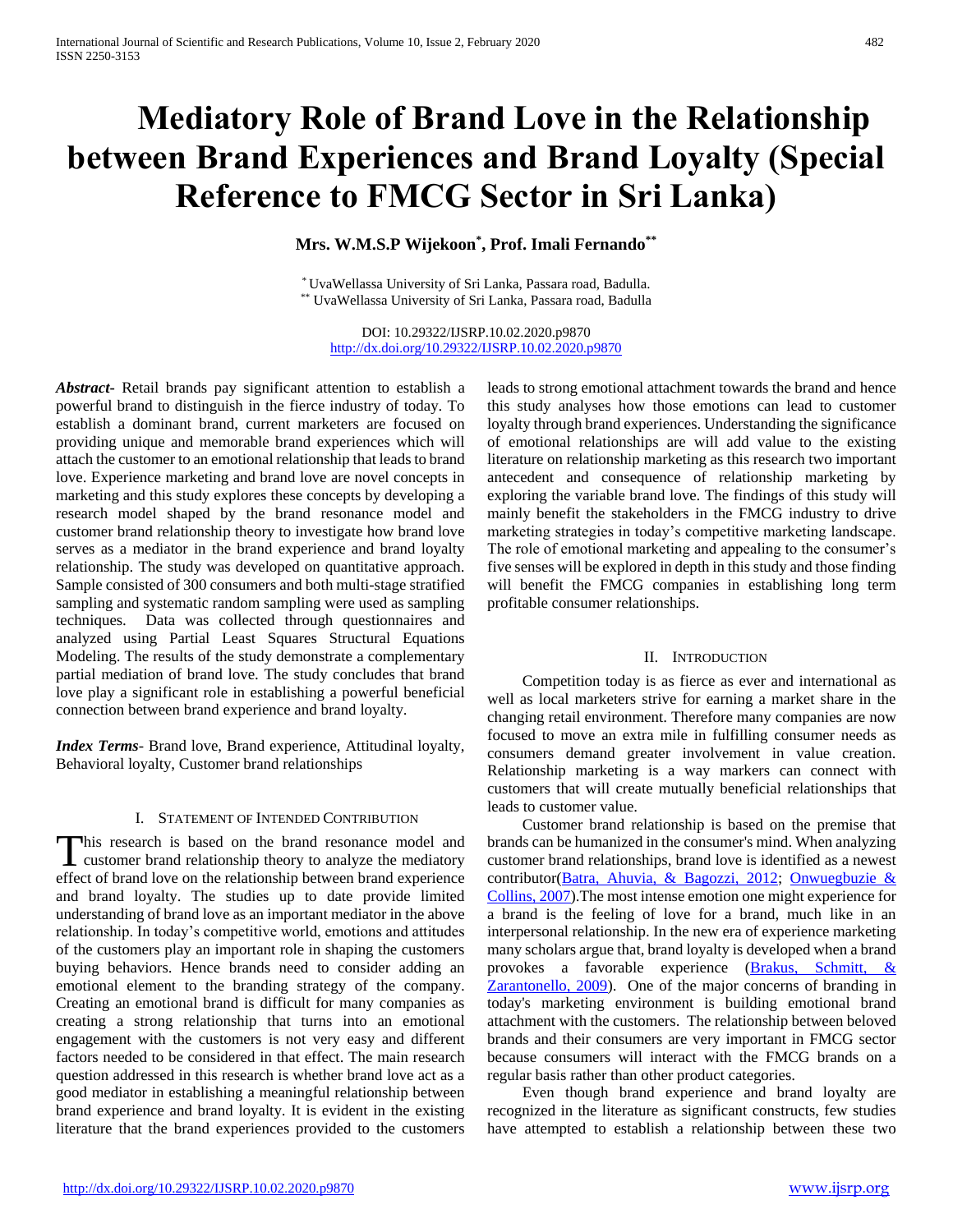constructs by using emotional and attachment constructs such as brand love. Brand love is a complex concept that incorporates into numerous comprehensions, feelings, and behaviors. Hence studying customer brand relationships is complex, dynamic and many unaddressed issues remains in the literature (Fournier, 2014). Even as brand love has become a common marketing discipline, there is still no widely accepted definition. (Batra et al., 2012; Huber, Meyer, & Schmid, 2015). Further according to Sarkar (2014), in particular in the context of the evolving Asian market, little exploration has been performed to comprehend brand love.

 The role of brand experience and brand loyalty in the relationship with brand love is rarely acknowledged by the prior studies. Therefore there is a theoretical and knowledge gap about the formation process of brand loyalty through brand experiences and mostly about how to integrate these two concepts with brand love. This study thus full fills these theoretical, knowledge and empirical gaps, and demonstrates the important mediatory role of brand love, on the connection between brand experience and brand loyalty in the FMCG sector.

We address following research questions in our study:

- Does brand love mediate the relationship between brand experience and brand loyalty in the customer brand relationships?
- What is the relationship between brand experience and brand love and which brand experience dimensions influence the most for the brand love to be strong?
- What is the impact of brand love on attitudinal and behavioral brand loyalty and which brand loyalty dimension is impacted the most as a result of customers love towards the brand?

 This study makes following contributions: First, our study outlines several managerially controllable factors that will help to comprehend the connection between customers and their beloved brands. Understanding this relationship is specifically important in FMCG sector because consumers will interact with the FMCG brands on a regular basis rather than other product categories. The impact of brand experience dimensions; sensory, affective, and intellectual experience on brand love will be explored from this study. In the competitive market place marketers can utilize theses results to foster efficient marketing strategies to create better brand experiences that will drive brand love toward their brands. By outlining the key role of brand love we provide a basis for management to maintain and improve their brand relationships with the customers.

 Second, the study attempt to provide a theoretical framework to use brand love as a mediator to understand the connection between brand experience and brand loyalty. Even though these concepts are studied separately in the literature, only few attempts were made to establish a meaningful relationship between these constructs. Thus this research will be making a significant contribution to the branding literature by clarifying these concepts further and cross cultural validation of previous research findings by taking a sample of Sri Lankan customers.

 Finally, a lack of appreciation of brand love on the Asian market is reported by  $Sarkar$  (2014). Therefore the results of this study will benefit the international companies and also the domestic companies operating in Sri Lanka to have a better understanding about the Sri Lankan consumers brand love.

### III. LITERATURE REVIEW

### **Brand Resonance Model**

 Brand resonance is a concept which characterizes brand relationships and refers to the customer brand relationships, or in particular, the degree to which a person think that he or she is resonating or interacting with a brand (K. L. Keller, 2001). Brand resonance model proposed by  $K$ . L. Keller (2001), describes how to build strong, active customer loyalty relationships. The model of brand resonance indicates that brand resonance, including brand loyalty, can eventually be accomplished through two paths, i.e. rational and emotional (K. L. Keller, Parameswaran, & Jacob, 2011). In the current research, the researcher considers the emotional route, and considers brand love to be an important means of achieving brand resonance, i.e., brand loyalty. Based on this theoretical model, present study suggests that brand resonance is created, beginning with brand salience, following the emotional route. That is, brand loyalty (behavioral loyalty and attitudinal loyalty) is developed through brand salience (i.e. brand experience) and this relationship is mediated by the mediator (brand love)(Huang, 2017).

#### **Customer Brand Relationships**

 Studies show that customers can develop a sense of affection for the brands during the interactions with brands (Albert, Merunka, & Valette-Florence, 2008; Batra et al., 2012). According to Aggarwal (2004), sometimes individuals form a very close relationship with brands, and that can grow into a passion that is often only affiliated with close interpersonal relationships. The theory of customer brand relationship suggests that a brand acts as a tool to link customers and businesses (Chang & Chieng, 2006; Fournier, 1998).In order to establish a consumer brand connection, a company must be prepared to offer its customers a distinctive brand experience generated in the customer's mind. (Klaus & Maklan, 2007). The three concepts of brand love, brand experience and brand loyalty all comes under the customer brand relationship paradigm, where the focus is to develop sustainable relationships with customers to create value for both parties engage in the relationship.

# **Brand Love**

 The notion of brand love was first empirically studied and initiated to the literature of marketing by Ahuvia (1993). He evaluated the individuals who experience love on non-human objects like products and events. However, Carroll and Ahuvia (2006) was the first scholar to directly integrate the brand love term by measuring the customers' satisfaction through brand love. They have described brand love as the extent of a satisfied customer's enthusiasm and emotional attachment to a specific trade name. Brand love is not merely a fondness or like; it's the brand a customer chooses due to a specific reason.(Maxian, Bradley, Wise, & Toulouse, 2013). It is evident that brand love is more intense than simple liking, and occurs as a result of a strong emotional relationship(Ahuvia, 2005). Batra et al. (2012), defined the components of brand love in a seminal article of brand love as: self-brand integration, attitude valence and attitude strength,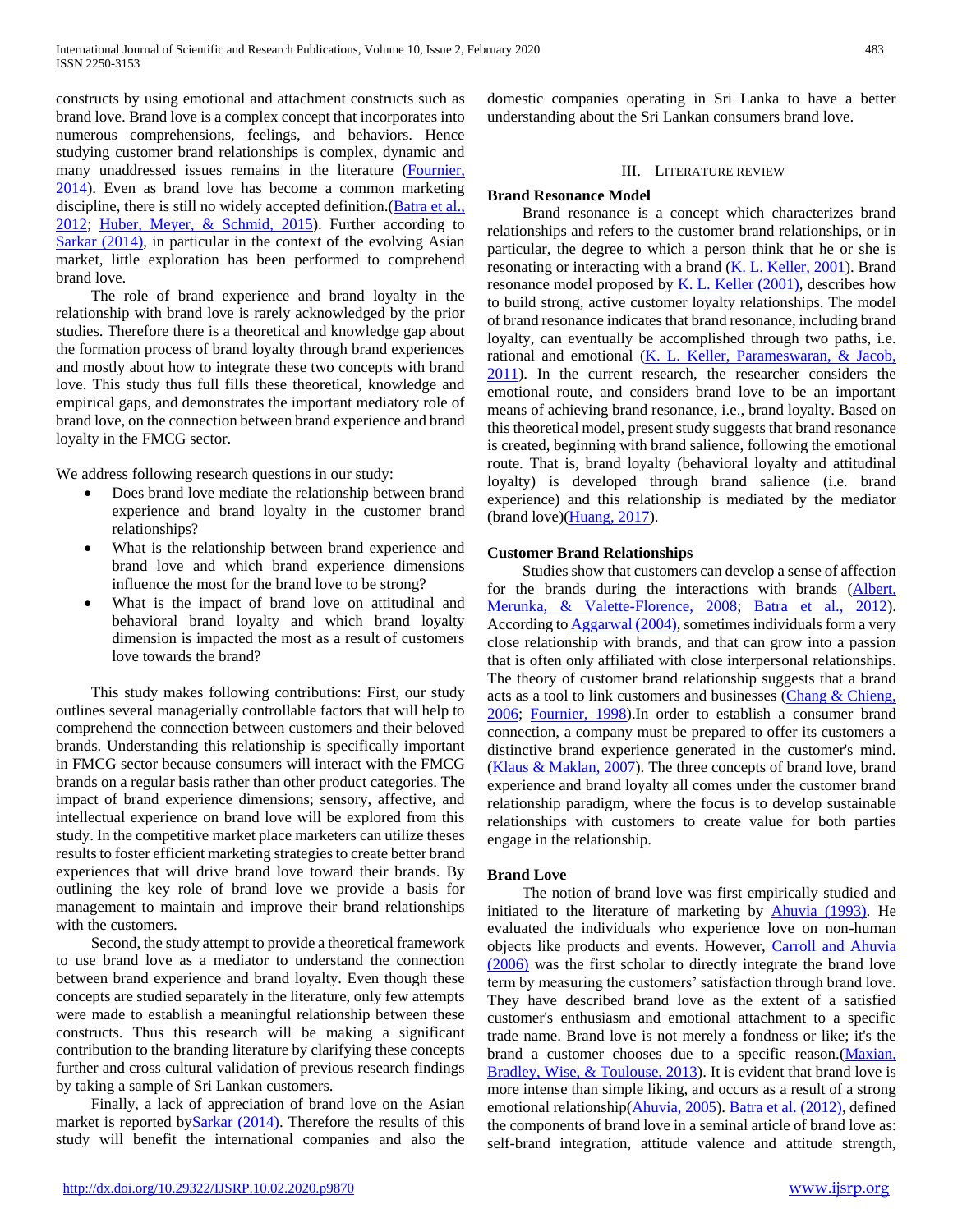positive emotional connection, anticipated separation distress, long-term relationship, passion-driven behavior.

 Research examining antecedents of band love is limited in the literature. Several studies have identified, hedonic brand or a self-expressive brands (Carroll & Ahuvia, 2006), brand quality (Batra et al., 2012), brand trust and brand identification( $\Delta$ lbert  $\&$ Merunka, 2013; Bergkvist & Bech-Larsen, 2010), sincerity and excitement (P. Roy, Khandeparkar, & Motiani, 2016), social identity(Vernuccio, Pagani, Barbarossa, & Pastore, 2015), perceived value, brand uniqueness and prestige(Bairrada, Coelho, & Coelho, 2018) will contribute directly to brand love. Past researchers offer few consequences of brand love. Among them one important consequence is identified as the brand loyalty(Batra et al., 2012; Carroll & Ahuvia, 2006) or active involvement in a brand society (Bergkvist & Bech-Larsen, 2010).

#### **Brand Experience**

 Brand experience is a company designed strategic marketing tool, which is perceived by consumers, through brand-related stimuli which induces customer emotions. In today's world customers are looking for products that will give them distinctive and meaningful experiences (Ha & Perks, 2005)[.Brakus et al.](file:///C:/Users/Pavilion/Documents/psychology%20in%20marketing%20publication/Journal%20Manuscript.docx%23_ENREF_13)  (2009), defined brand experience as the sensations, emotions, mental states and psychological reactions evoked by brand-related stimuli that are created through the design, identity, packaging, and communications of a brand. From another view point, Alloza (2008) defined brand experience asthe perceived engagement of the customer with the brand by means of the brand image displayed in promotions, personal contact or brand performance. Furthermore customers can experience a product directly or indirectly via brand images and events through physical contact (Alloza, 2008; Cliffe & Motion, 2005).

 The literature identifies four primary dimensions of brand experience: sensory experiences, affective experiences, intellectual experiences and behavioral experiences (**Brakus et al.**, 2009). Sensory experiences are created through brand-related stimulations such as: seeing, smelling, hearing, and tasting. Customers' experiences of emotions and moods to brand-related stimuli are the affective experiences. Intellectual experiences are the symmetric, analytical, divergent and imaginative way of thinking evoked through brand stimulation (Schmitt, 1999). Finally, the behavioral experience includes the actions and motions (Schmitt, 1999) and physical behaviors or pragmatic reactions (Gentile, Spiller, & Noci, 2007).

#### **Brand Loyalty**

 Brand loyalty is frequently referred to as the preference of customers to constantly purchase a specific brand. Brand Loyalty is connected to the desire and connection of the customer to the brand. Oliver (1999), defines brand loyalty as a strong commitment to consistently re-buy or re-patronize a preferred product / service in the future, resulting in repeated purchases. Further, Aaker and Equity (1991) defines brand loyalty as the measurement of customers attachment towards a brand. However according to Jacoby and Chestnut (1978) brand loyalty is the biased behavioral reactions for one or more alternative brands expressed over time by customers.

 According to research on the dimensions of brand loyalty, two kinds of loyalty are identified as: behavioral and attitudinal loyalty. Behavioral brand loyalty is the behavioral or intensive repurchase by customers for a particular brand(Russell-Bennett, McColl-Kennedy, & Coote, 2007). Attitudinal brand loyalty is the degree of brand commitment related to some distinctive value. It involves measures of brand commitment and trust. Chaudhuri and Holbrook (2001),believed the attitudinal and behavioral loyalty connection to be inter-related, not causal. The attitudinal and behavioral dimensions of loyalty are therefore regarded to be equally critical, and better predictability can be achieved if a synthetic evaluation of attitudinal loyalty and behavioral loyalty is conducted (Bowen & Chen, 2001).

#### **Research model and hypotheses development**

 As per the literature review, this study is influenced by the brand resonance model and customer brand relationship theory, and attempts to identify the mediating role of brand love on brand experience and brand loyalty. Accordingly the conceptual framework of the research and the hypothesis was developed as shown in Figure 1.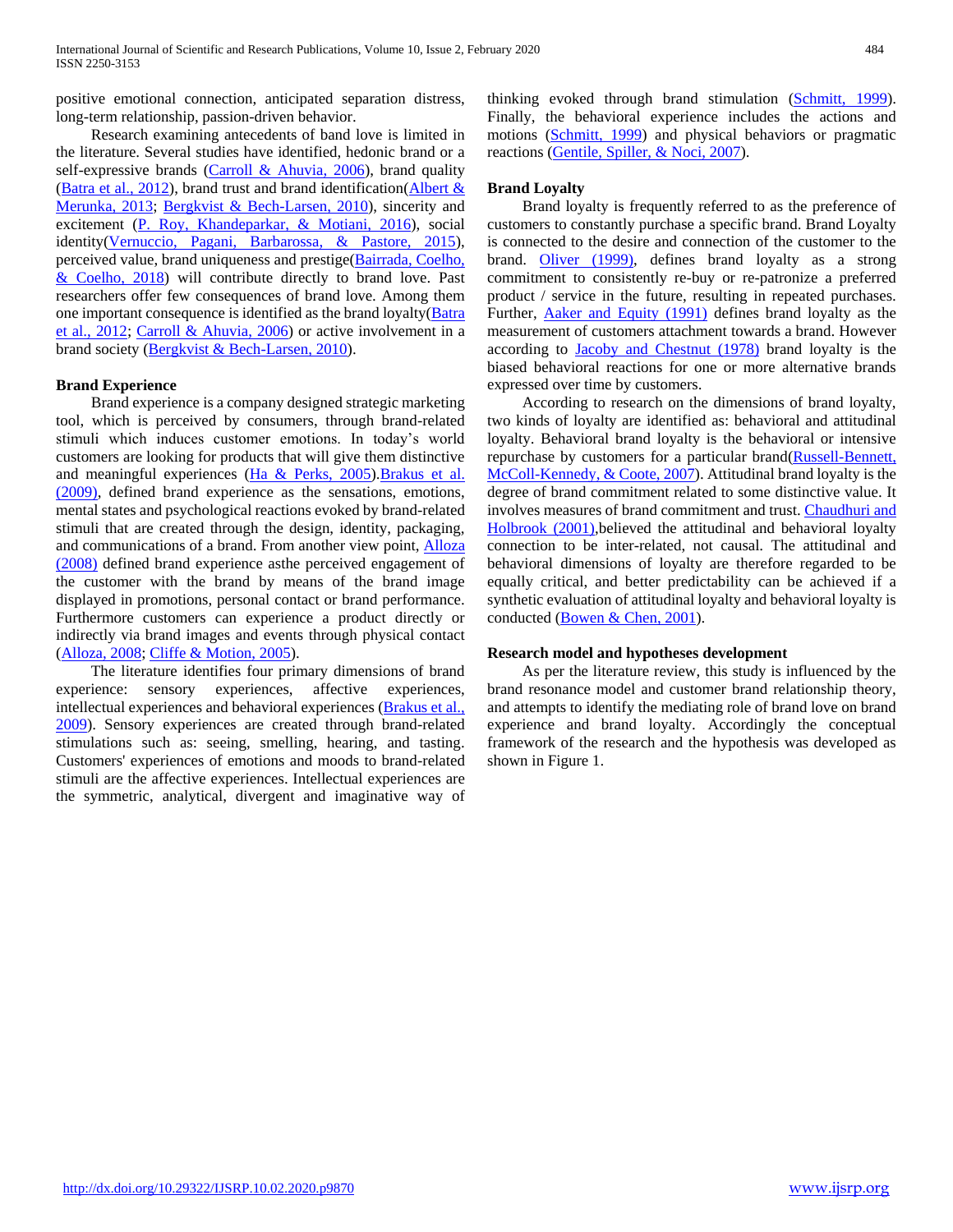

Figure 1: Conceptual Model of the Researcher

# **The Relationship between band experience and brand love**

 Researchers' have identified brand love as a direct result of brand experience. Furthermore, the dimensions of brand experience (senses, emotions, behavior and intellectuals) are evaluated as linking brand experience with brand love (Huang, 2017). Japutra, Ekinci, and Simkin (2014) and Sarkar (2011)also found that brand experience affects brand love directly. Further analyzing the effect of the brand experience dimensions on brand love, Ferreira, Rodrigues, and Rodrigues (2017) has identified that sensory, affective and intellectual experiences leads to brand love, while behavioral experience has no influence. Accordingly following hypotheses were developed.

*H1: Sensory experience has positive impact on brand love.*

*H2: Affective experience has positive impact on brand love.* 

*H3: Intellectual experience has positive impact on brand love*

# **The Relationship between brand loyalty and brand love**

Dick and Basu (1994), suggested that under circumstances of more favorable emotional mood or effect, brand loyalty should be higher. Langner, Schmidt, and Fischer (2015), state that brand love results in powerful emotional consequences along with diverse experiences, which in turn generate effects such as brand loyalty. According to the researchers, satisfied consumers with a brand love tend to build stronger loyalty compared to the brand loyalty without brand love (S. K. Roy, Eshghi, & Sarkar, 2013). The literature reveals that brand love impacts brand loyalty positively (Bergkvist & Bech-Larsen, 2010; Carroll & Ahuvia, 2006; Huang, 2017).

*H4: Brand love has positive impact on behavioral brand loyalty. H5: Brand love has positive impact on attitudinal loyalty.*

# **The mediating effects of brand love**

 Brand love is a principle arising in the context of this experiential consumption. Literature facilitates the selection of brand love as a mediator to loyalty.Huang (2017), who has studied the mobile phone customers' brand love in the Taiwan context has confirmed brand love as a strong mediator in the brand experiences and brand loyalty relationships. As a result of the high-order structure that include complex feelings, brand love is appropriate as the mediator in this study (Batra et al., 2012).

*H6: Brand love has mediating effects on the relationships between brand experience and brand loyalty.*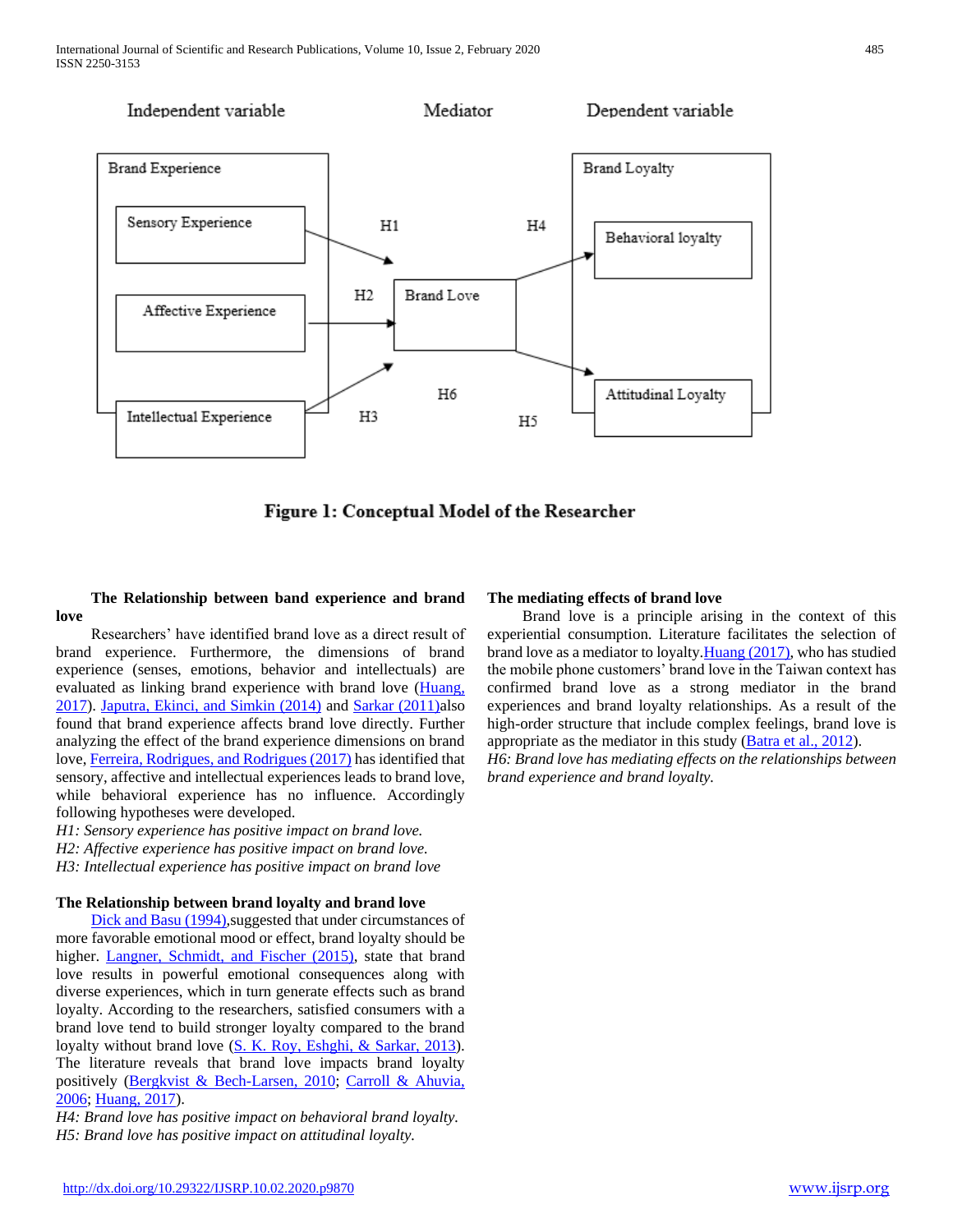# IV. METHODOLOGY

 Consumers of the fast moving consumer goods in Sri Lanka were taken as the population of this study. The study employs a total of 300 respondents out of the targeted population. The researcher adopted multi-stage stratified sampling and the systematic random sampling techniques to derive the sample out of the population. According to the Department of Cesus and Statistics (2016)Household Income and Expenditure Survey in Sri Lanka, Western Province shows more percentage of spending on FMCG compared to other provinces. Therefore, at the first stage the Western Province is chosen among other provinces. At the second stage, the three districts of the Western Province; Colombo, Gampaha and Kaluthara, were identified with the respective average monthly household expenditure. At the third stage the sample size of 300 is divided proportionately to the monthly average household expenditure for the three districts (117-colombo, 93-gampaha, and 90-kaluthara). At the last stage the sample of respondents from the three districts are selected on the systematic sampling method, making a systematic selection of customers, selecting the first customer at a group of ten customers leaving the store, to answer the questionnaire. The respondents are asked to participate for the survey at three main supermarkets; Cargills Food City, Keells Super and Arpico, which are having largest concentration of outlets in the western province (Fitch Ratings, 2017).To collect the information from participants, a selfadministered written questionnaire was used.

#### **Measurement scale**

**Data collection**

 All items are taken from existing measurement scales that were found in literature and measured with a 7-point Likert scale, ranging from  $1 =$  "strongly disagree" to  $7 =$  "strongly agree". The Brand experience scale, (Brakus et al., 2009), Brand love scale (Batra et al., 2012), Brand loyalty scale (Chaudhuri & Holbrook, 2001; Lau & Lee, 1999) were adapted to the study from previous studies.

 A pilot test was performed to verify the questionnaire's validity and reliability. The original brand love and brand experience scale was developed and tested in a foreign context which was culturally as well as demographically different from the current research context and further brand loyalty scale was created by merging two existing scales therefore checking the questionnaire's reliability and validity was mandatory. After completing the pilot survey the questionnaire was evaluated for reliability test, time required for a one respondent, ambiguous questions, words which need further explanations. Based on the reliability statistics the required eliminations and amendments were made for further enrichment of the data collection tool prior to next stage of survey.

#### **Data analysis**

 Descriptive statistics were used to display and analyze the respondents ' demographic profile. The sample contains 300 respondents and consists of 61.3 percent of females and 38.7 percent of males. The sample age breakdown shows that the vast majority of participants are within the age group 31-40 (35 percent), another 25.3 percent of respondents within the age group ranging from 41-50, and 20 percent from the age group of 21-30. The data collected show that nearly 61.7 percent of participants

hold a bachelor degree, 16 percent of them hold a masters degree or higher and another 16 percent are students. In terms of employment, 52 percent of respondents are private employees, 21.3 percent are self employed and 15.7 percent are public employees. 42 percent of their income ranges from Rs.60 000- Rs.79 999, and also considerable percentages of income falls under income categories ranging from Rs.40 000-Rs.59 999 (25.7 percent) and above Rs.80 000 (22 percent).

 The reliability and validity of the information collection was verified using SPSS 20.0 before performing the partial least squares (PLS) analysis. All the items from the brand experience scale and the brand loyalty scale were confirmed to have high reliability exceeding the threshold, inter-item correlation above 0.4, and the scales' Cronbach's  $\alpha$  above 0.7. While two items were removed from the brand love scale were due to the low reliability (this brand reflects the "real me", this brand is fun). Exploratory factor analysis with promax rotation was conducted on the items which were confirmed from the reliability analysis. Two items from the brand love scale (This brand reflects the 'real me', this brand is fun) were removed from the scale due to poor factor loading  $( $0.5$ ). The items in the brand love scale were loaded in to$ a single factor representing the overall brand love as suggested by Bagozzi, Batra, and Ahuvia (2017). All items in the brand experience and brand loyalty scales showed higher factor loading which was above the threshold.  $(>0.5)$ , and they loaded respectively for the dimensions as suggested in the literature.

According to Chin (2010) and Joe F Hair, Ringle, and Sarstedt (2011) the thumb of rule for PLS path modeling is 1 to 10 times of arrows pointed to a variable in the model. The research model consists of five arrows in which the rule demands only a sample of 50 cases where the sample size is well above the minimum requirement. The Kaiser–Meyer–Olkin (KMO) value was (KMO=0.942), confirming sampling adequacy for the test. The Bartlett's test of sphericity was significant  $(X2 = 6748.557)$ , p<0.001) conforming item correlation standards required for the analysis.

# V. RESULTS

#### **Measurement model**

 As shown in the Table 1 below higher composite reliability was showed in the constructs in the model ranging from 0.8862 to 0.9316 which is above the threshold 0.7 (Joseph F Hair, Ringle, & Sarstedt, 2013). Out of the 30 items which was confirmed from the exploratory factor analysis, three items from brand experience scale, one item from brand love scale and one item from brand loyalty scale were removed from the confirmatory factor analysis due to the poor loading, and considering the impact of removal of the items on the composite reliability and the convergent validity as suggested by the scholars. All AVE values of the measurement model (0.5763 to 0.8719) as shown in the Table 1, were above the standard requirement for robust PLS model loadings.

 The square root of each construct's AVE should be greater than the largest correlation of the construct with any other construct in the model, as per the Fornell-Larcker criterion. The findings showed that each construct's square root of AVE is considerably greater than the squared correlations between the other constructs as shown below in Table 1.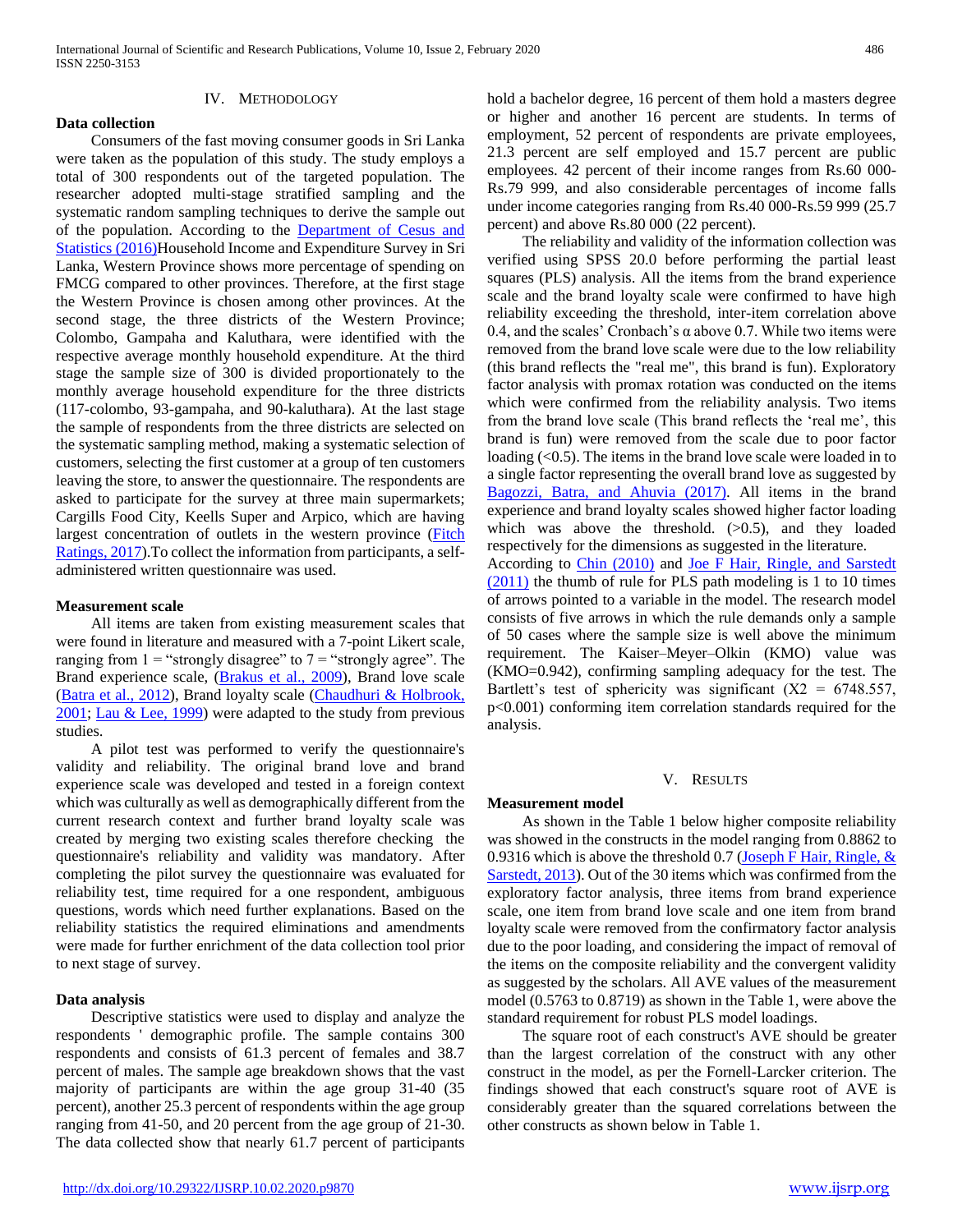|            | Cronbach'<br>s alpha | Composite<br>Reliability | <b>AVE</b> | AE    | <b>ALY</b> | <b>BLO</b> | <b>BLY</b> | IE       | <b>SE</b> |
|------------|----------------------|--------------------------|------------|-------|------------|------------|------------|----------|-----------|
| AE         | 0.888                | 0.932                    | 0.872      | 0.934 | $\theta$   | $\theta$   | 0          | O        | $\theta$  |
| <b>ALY</b> | 0.890                | 0.924                    | 0.710      | 0.496 | 0.842      | $\theta$   | $\theta$   | 0        | $\theta$  |
| <b>BLO</b> | 0.920                | 0.931                    | 0.576      | 0.589 | 0.734      | 0.759      | $\Omega$   |          |           |
| <b>BLY</b> | 0.861                | 0.890                    | 0.669      | 0.432 | 0.689      | 0.726      | 0.818      | $\Omega$ | $\theta$  |
| IE         | 0.840                | 0.902                    | 0.821      | 0.611 | 0.469      | 0.602      | 0.349      | 0.906    | $\Omega$  |
| <b>SE</b>  | 0.849                | 0.886                    | 0.796      | 0.567 | 0.554      | 0.626      | 0.572      | 0.483    | 0.892     |

# **Table 1: Measurement Model Estimation**

Note: AVE= Average Variance Extracted, BE= Brand Experience, BLO= Brand Love, BLY=Brand Loyalty, Diagonal items: √AVE.

#### **Evaluation of structural model and hypothesis testing**

 The researcher needs to examine the structural model for collinearity before progressing into the analysis. The collinearity of the independent variables were assessed by using IBM SPSS Statistics 21, and the results indicated that the three independent variables; sensory experience, affective experience, and intellectual experience are free from collinearity issues. The Variance Inflation Factor (VIF), of the predictor variables was below 5.0, and tolerance levels were above 0.2 for all the variables. The standard error that is obtained through bootstrapping determines whether a coefficient is significant or not. Therefore, the PLS iterative bootstrapping procedure was conducted by generating 5000 sub samples with 300 cases. The below Table 2 exhibits outcomes of the PLS bootstrapping procedure in evaluating proposes structural model relationships. The outcomes of the bootstrapping procedure suggested that all path coefficients are significant at 0.01 levels. Accordingly, all the proposed hypotheses were confirmed in the research.

# **Main effects**

 The hypothesis 1 (H1) proposed a positive relationship between sensory experience and brand love. H1 was supported with a significant path coefficient ( $β = 0.374$ ,  $t = 7.546$ ,  $p < 0.01$ ) indicating a positive relationship. Similarly, the hypothesis 2 (H2) suggested a positive relationship between affective experience and brand love, was supported with significant path coefficients (β = 0.179,  $t = 3.194$ ,  $p < 0.01$ ). The third hypothesis (H3) proposed was the positive relationship between the intellectual experience on brand love, this hypothesis was supported with significant path coefficients ( $\beta$  = 0.311,  $t = 6.380$ ,  $p < 0.01$ ). The sensory experience exerts its greatest impact among the other three dimensions of brand experience. This finding is consistent with the literature, where Huang (2017)and Ferreira et al. (2017)found that, among other dimensions, the sensory experience is the main driver of brand love.

 The proposed connection between brand love and brand loyalty was presented by the hypothesis 4 and hypothesis 5. The positive relationship between brand love and behavioral loyalty (H4) was significant (β = 0.726, *t =* 24.559*, p*< 0.01) indicating a robust effect. Further the positive relationship between brand love and attitudinal loyalty was supported with significant path coefficients (β = 0.734, *t =*26.225, *p*< 0.01). The Table 2 below illustrates the standardized path coefficients (predictive relevance) and relevant t-statistic of relationships obtained through PLS bootstrapping performance.

| Hypothesi      | Variables                                  | Path<br>Coefficients | t-statistics | <b>Status</b> |
|----------------|--------------------------------------------|----------------------|--------------|---------------|
| H1             | Sensory Experience- Brand Love (+)         | 0.374                | $7.546***$   | Supported     |
| H <sub>2</sub> | Affective Experience – Brand Love $(+)$    | 0.179                | $3.194***$   | Supported     |
| H <sub>3</sub> | Intellectual Experience – Brand love $(+)$ | 0.311                | $6.380***$   | Supported     |
| H <sub>4</sub> | Brand Love-Behavioral Loyalty (+)          | 0.726                | 24.559***    | Supported     |
| H <sub>5</sub> | Brand Love-Attitudinal Loyalty $(+)$       | 0.734                | $26.225***$  | Supported     |

**Table 2: Results of Proposed Model (using PLS-SEM)**

Note: The significance levels are determined through bootstrapping analysis (Hair et al, 2013) \*\*\* = Significant at  $p<0.01$  level

 The structural equation model illustrated by the Figure 2 was assessed by coefficient of determination (R2) of endogenous latent variables. The research model explains 52 percent of variance of brand love (BLO), 52 percent of variance of behavioral loyalty

(BLY) and 53 percent of attitudinal loyalty (ALY) as illustrated in the following figure. The brand experience, in total explains approximately 52.26 percent of brand love, and brand love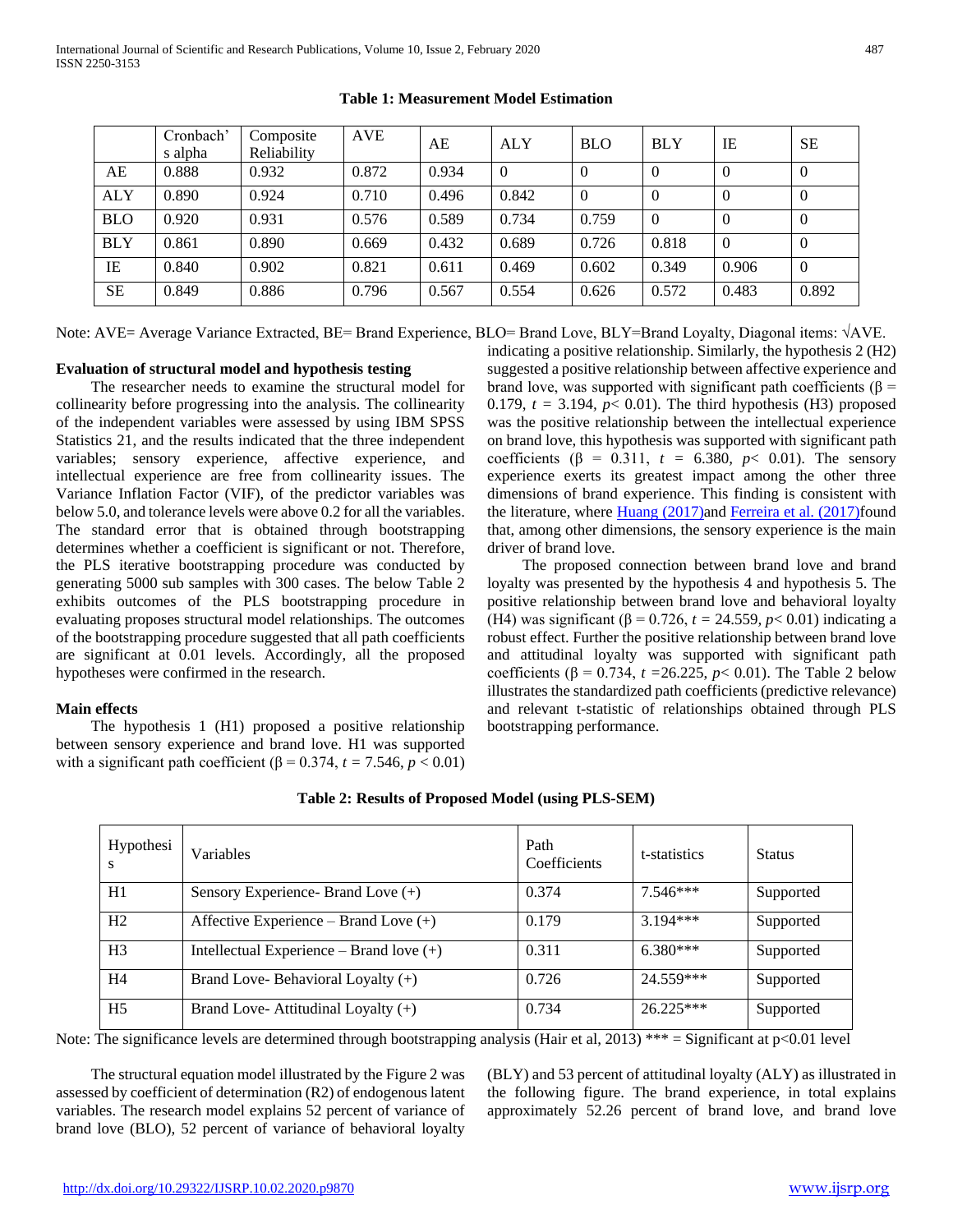approximately explains 52.7 percent of behavioral loyalty and 53.8 percent of attitudinal loyalty.



**Figure 2: Estimated Structural Equation Model**

Note: PC= Path Coefficient or Predictive Relevance,  $t = t$ statistic, \*\*\* = Significant at  $p<0.01$  level, R2= Coefficient of Determination, SE=Sensory Experience, AE=Affective Experience, IE= Intellectual Experience, BLO= Brand Love, BLY=Behavioral Loyalty, ALY=Attitudinal Loyalty.

 Researchers should also examine the Q2 value of Stone-Geisser in relation to assessing the magnitude of the R2 values as a criterion of predictive accuracy. The Q2 value is obtained by using the blindfolding procedure for an omission distance of 7(D=7). As per the threshold points, all the Q2 values higher than zero ensured path models' predictive relevance for respective endogenous constructs. Model's predictive relevance (Q2) for reflective endogenous variables namely brand love (Q2=0.3029), behavioral loyalty ( $Q2 = 0.3503$ ) and attitudinal loyalty ( $Q2 = 0.3503$ ) 0.3797) were satisfactory indicating the path model's predictive relevance for the three constructs.

# **Mediator analysis**

The method suggested by **Preacher and Hayes (2008)** and Shrout and Bolger (2002)was followed when analyzing the mediating effect in PLS.

 The bootstrap procedure in the PLS software (SmartPLS version 2) provide bootstrap results only for the direct effects. However, to calculate the indirect effects and for a more detailed analysis of mediation, bootstrapping results for all the 5000 sub samples were calculated with the help of Microsoft Excel. The standard deviation, which is equal to the standard error in bootstrapping (Chernick, González-Manteiga, Crujeiras, & Barrios, 2011) was computed for the results of the multiplication of the path values from brand experiences to brand love, and brand love to brand loyalty using the Microsoft Excel.

 Using the calculated standard error, a pseudo t-test is calculated to test whether the indirect effect is statistically significant. The original value divided by the bootstrapping standard error provides the empirical t value of for the indirect effect. The Table 3 provides results of the analysis of the indirect effect. Accordingly brand love is identified as a compensatory partial mediation in brand experience and brand loyalty relationships.

#### **Table 3: Mediation analysis**

| Path                                 | T-<br><b>Statistics</b><br>(Indirect)<br>effects) | <b>T-</b><br><b>Statistics</b><br>(Direct)<br>effects) | of<br>Type<br>Mediation               |
|--------------------------------------|---------------------------------------------------|--------------------------------------------------------|---------------------------------------|
| $SE \rightarrow BLO \rightarrow BLY$ | 6.833***                                          | 7.985***                                               | Complementary<br>Partial<br>Mediation |
| $SE \rightarrow BLO \rightarrow ALY$ | 7.058***                                          | $6.002***$                                             | Complementary<br>Partial<br>Mediation |
| $AE \rightarrow BLO \rightarrow BLY$ | $3.150***$                                        | $.883*$                                                | Complementary<br>Partial<br>Mediation |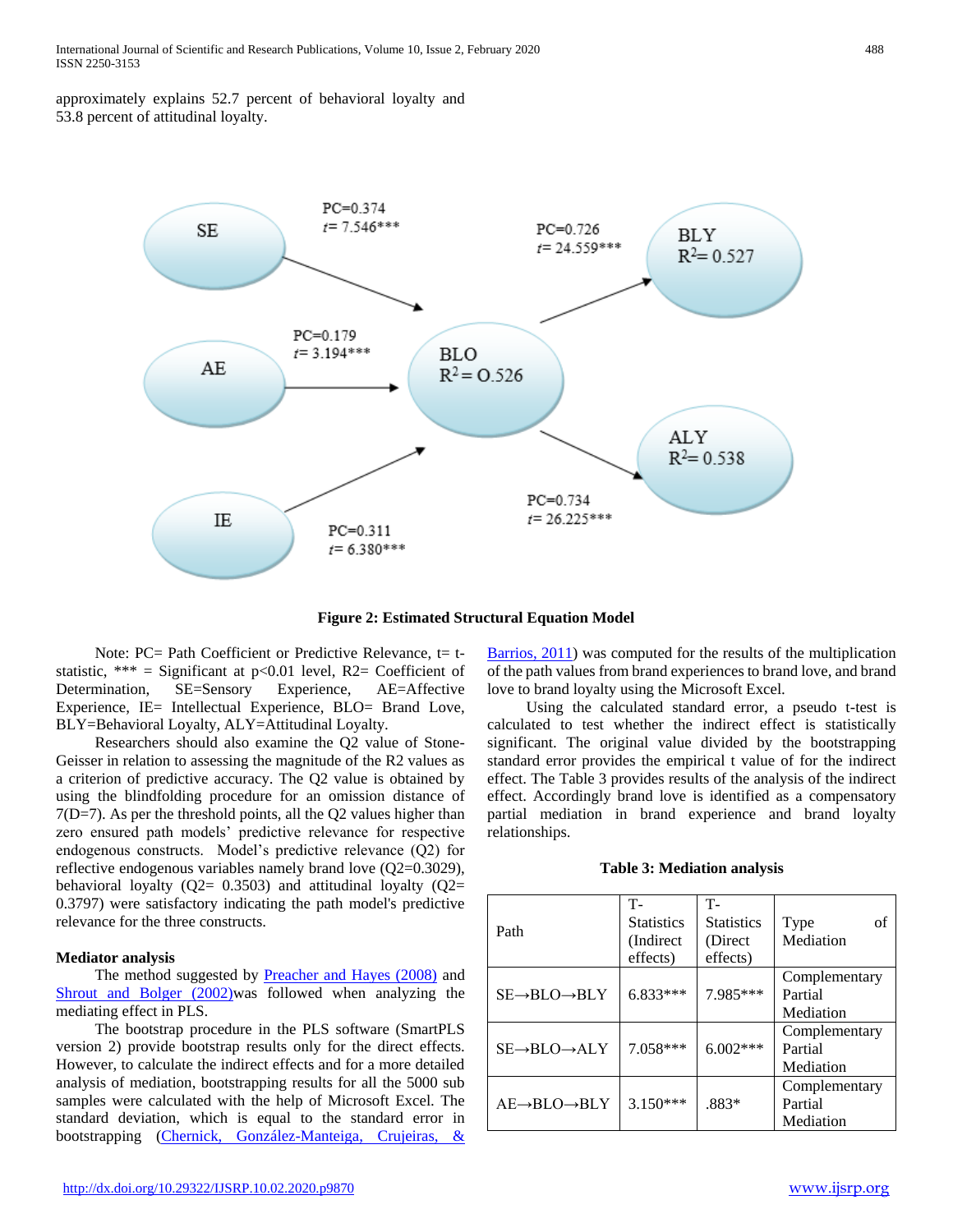| $AE \rightarrow BLO \rightarrow ALY$   | $3.170***$ | 2.815***   | Complementary<br>Partial<br>Mediation |
|----------------------------------------|------------|------------|---------------------------------------|
| IE→BLO→BLY                             | $6.438***$ | 0.4961     | <b>Full Mediation</b>                 |
| $IE \rightarrow BLO \rightarrow AI. Y$ | $6.259***$ | $6.002***$ | Complementary<br>Partial<br>Mediation |

Note: T= t-statistic, \*\*\*, \* = Significant at  $p<0.01$  level, Significant at p<0.10 level respectively, SE=Sensory Experience, AE=Affective Experience, IE= Intellectual Experience, BLO= Brand Love, BLY=Behavioral Loyalty, ALY=Attitudinal Loyalty.

### VI. DISCUSSION

 As per the results, all three dimensions of brand experience have a positive influence brand love and sensory experience has the most impact. This finding is compatible with the literature. Ferreira et al. (2017) and Huang (2017) have also evident that the sensory experience is a main driver of brand love. Prior literature offers evidence that customers make purchasing choices based on the brand's perception which is created as a set of stimulations from the sensory receptors. Sensory brand experience appeals to these sensory receptors and seduces the consumer by using his / her senses to manipulate emotions towards the brand, which will evolve into brand love.

 The second hypothesis of the research proposed a positive impact of affective experience on brand love. Thus, affective experience includes emotions that are experienced by a consumer upon using products of a particular brand. These emotions help in developing a deep, long-lasting, cherished emotional connection to the brand that goes beyond material satisfaction (Gobe, 2001). In correspondent with the findings of Ferreira et al. (2017), the study proposed a positive impact of intellectual experience on the brand love. The empirical finding endorsed this hypothesis strongly ( $\beta$  = 0.311, t = 6.380, p < 0.01).

 As hypothesized, the brand love influenced positively to induce behavioral loyalty. And it is a significant driving force to provide loyal purchase behavior. Brand love, identified as a romantic short-term emotion, directly drives short-term behavioral loyalty, such as purchasing (*Huang, 2017*). Further, The significant path coefficient ( $\beta = 0.734$ , t =26.225, p < 0.01) supported the hypothesized relationship of the positive impact of brand love on attitudinal loyalty.

 Through the results of the mediator analysis of PLS SEM, the hypothesized mediatory effect was verified indicating that brand love has complementary partial mediation, on the relationship between brand experience and brand loyalty. These outcomes are parallel with Huang (2017)'s findings, who observed the mediatory role of brand love in the mobile phone industry.

 It can be stated as a summary of the results of this study that brand love acts as a partial mediator in the relationship among brand experience and brand loyalty. The brand experiences consumers receive through sensory, affective and intellectual experiences has a significant positive effect to create brand love

among the customers. Among the three dimensions studied in this research, the sensory experience is confirmed to have the greatest impact to create brand love. The customer brand relationships formed as a result of brand experiences and brand love has a positive impact on crating brand loyalty in the customers. Brand loyalty which is studied under the two dimensions; attitudinal and behavioral loyalty is driven as a result of brand love in the customers. The brand love is confirmed as a main driver of attitudinal loyalty than the behavioral loyalty.

# **Implications for Research**

 K. Keller (2013),suggested the model of brand resonance, proposing a rational and emotional path to brand resonance. This study followed the emotional route to brand resonance by identifying brand love as a route to achieve brand resonance. This research reflects this model by further illustrating the validity of the brand resonance model, especially in Sri Lanka's FMCG sector.

 This study further validate the brand relationship quality model proposed by (Fournier, 1998), which is one of the most popular theories in customer brand relationships paradigm. . Brand love which is identified as a central component of brand relationship quality model act as a good predictor of both behavioral and attitudinal loyalty, by further validating brand relationship quality theory specifically in the FMCG sector.

 This study provides a theoretical foundation for understanding the impact of brand experiences on brand love which is a still an under developed research area in the marketing literature (Huang, 2017). Hence this study confirms the prior research finding on this two constructs, theorizing that sensory, affective and intellectual experiences have positive impact in developing brand love among the customers. In addition, this research regarded brand love as a higher-order construct with multiple , complicated emotions and evaluated it using the higherorder brand love scale created by **Batra et al.** (2012). The results of this study further validate that scale's ability to measure brand love and provide a good emphasize to measure brand love in the FMCG sector. And further as suggested by **Sarkar (2014)** there is a lack of understanding about brand love in the Asian market. Hence, this study further provides good cross cultural validation of brand love concept, and extends the existing brand love theories proving its applicability in the Asian context, and more specifically in the FMCG sector.

# I**mplications for Practitioners**

 This research provide insights into how a company can focus on the experiential marketing perspectives to induce the consumers emotional side and achieving brand loyalty by appealing to the consumer emotions. If a company wants to encourage customers to behave loyal, the company should provide authentic and relevant arguments for the consumers to engage in such a relationship. If the company can provide valuable brand experiences, the consumers will develop brand love, and finally the companies will benefit from the customer loyalty derived as a result of value exchanges.

 FMCG industry can mainly provide sensory experiences, which will delight the customers' five senses and achieve behavioral and attitudinal loyalty, via brand love. This is more practical in the FMCG sector, because customers can be attracted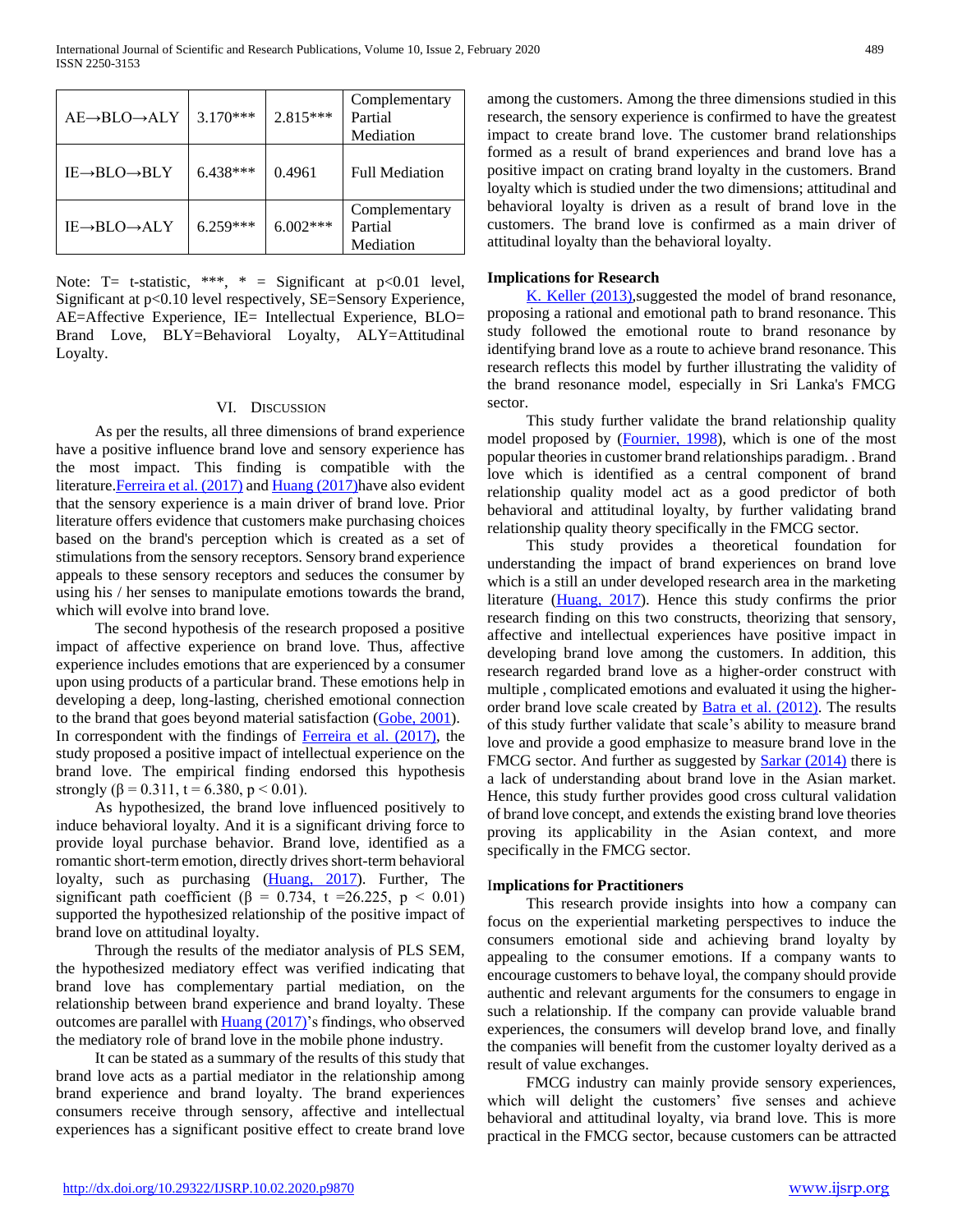for the products by designing attractive packing, designs, shapes; eye catching colors and logos; incorporating unique and delightful tastes, smells etc.

 Customers can experience a service or product directly through physical contact, or experience it indirectly through brand images and activities. Therefore, marketers of the FMCG industry, should consider developing brand experience not only via the product attributes, by also with every encounter customer meet the brand such as, promotional and advertising programs, endorsements, brand identity creating, etc.

 FMCG brands should consider the induction of positive and strong feelings towards the brand as an important step in promoting customer satisfaction and customer loyalty. A FMCG brand that the consumer nourishes strong feelings, like love, will facilitate and enhance both attitudinal and behavioral loyalty.

#### VII. LIMITATIONS AND FUTURE RESEARCH DIRECTIONS

 This research should be considered with having several limitations which are worthwhile mentioning. In this study the behavioral experience dimension is not considered as a dimension of brand experience because the literature proves it has low impact on brand love (Ferreira et al., 2017). According to K. Keller (2013) there are two routes to achieve brand resonance; the emotional route and the rational route. This study analyzed the brand resonance by utilizing the emotional route. Hence future researchers can study the impact of the rational route on brand resonance as well. Also this study analyzed only the mediatory role of brand love in the relationship between brand experience and brand loyalty in the customer brand relationships. However the brand resonance model indicates other appropriate variables to be used as mediators, such as brand attachment, brand community, brand engagement, and product efficiency, so further researches could use these significant factors as mediators(Huang, 2017; K. Keller, 2013). Further the behavioral brand experience dimension was excluded from the study due to the prior research findings of that dimension's irrelevance with brand love. Hence, future research can focus on developing better measures to capture that dimension more reliably. Finally, one of this study's limitations is that the sample was limited only to one province in Sri Lanka (Western province) and only to one product category. Therefore, future researchers can take better efforts to survey sample segments other than this study and further examine this theoretical models' applicability in other industries and sectors apart from the FMCG sector.

#### **REFERENCES**

- [1] Aaker, D. A., & Equity, M. B. (1991). Capitalizing on the Value of a Brand Name. New York, 28, 35-37.
- [2] Aggarwal, P. (2004). The effects of brand relationship norms on consumer attitudes and behavior. Journal of consumer research, 31(1), 87-101.
- [3] Ahuvia, A. C. (1993). I love it!: towards a unifying theory of love across diverse love objects (abridged).
- [4] Ahuvia, A. C. (2005). Beyond the extended self: Loved objects and consumers' identity narratives. Journal of consumer research, 32(1), 171-184.
- [5] Albert, N., & Merunka, D. (2013). The role of brand love in consumer-brand relationships. Journal of Consumer Marketing, 30(3), 258-266.
- [6] Albert, N., Merunka, D., & Valette-Florence, P. (2008). When consumers love their brands: Exploring the concept and its dimensions. Journal of Business research, 61(10), 1062-1075.
- [7] Alloza, A. (2008). Brand engagement and brand experience at BBVA, the transformation of a 150 years old company. Corporate Reputation Review, 11(4), 371-379.
- [8] Bagozzi, R. P., Batra, R., & Ahuvia, A. (2017). Brand love: development and validation of a practical scale. Marketing letters, 28(1), 1-14.
- [9] Bairrada, C. M., Coelho, F., & Coelho, A. (2018). Antecedents and outcomes of brand love: utilitarian and symbolic brand qualities. European Journal of Marketing, 52(3/4), 656-682.
- [10] Batra, R., Ahuvia, A., & Bagozzi, R. P. (2012). Brand love. Journal of marketing, 76(2), 1-16.
- [11] Bergkvist, L., & Bech-Larsen, T. (2010). Two studies of consequences and actionable antecedents of brand love. Journal of Brand Management, 17(7), 504-518.
- [12] Bowen, J. T., & Chen, S.-L. (2001). The relationship between customer loyalty and customer satisfaction. International journal of contemporary hospitality management, 13(5), 213-217.
- [13] Brakus, J. J., Schmitt, B. H., & Zarantonello, L. (2009). Brand experience: what is it? How is it measured? Does it affect loyalty? Journal of marketing, 73(3), 52-68.
- [14] Carroll, B. A., & Ahuvia, A. C. (2006). Some antecedents and outcomes of brand love. Marketing letters, 17(2), 79-89.
- [15] Chang, P. L., & Chieng, M. H. (2006). Building consumer-brand relationship: A cross-cultural experiential view. Psychology & Marketing, 23(11), 927-959.
- [16] Chaudhuri, A., & Holbrook, M. B. (2001). The chain of effects from brand trust and brand affect to brand performance: the role of brand loyalty. Journal of marketing, 65(2), 81-93.
- [17] Chernick, M. R., González-Manteiga, W., Crujeiras, R. M., & Barrios, E. B. (2011). Bootstrap methods International encyclopedia of statistical science (pp. 169-174): Springer.
- [18] Chin, W. W. (2010). How to write up and report PLS analyses Handbook of partial least squares (pp. 655-690): Springer.
- [19] Cliffe, S. J., & Motion, J. (2005). Building contemporary brands: a sponsorship-based strategy. Journal of Business research, 58(8), 1068-1077.
- [20] Department of Cesus and Statistics. (2016). Household Income and Expenditure Survey. Retrieved from http://www.statistics.gov.lk/HIES/HIES2016/HIES2016\_FinalReport.pdf
- [21] Dick, A. S., & Basu, K. (1994). Customer loyalty: toward an integrated conceptual framework. Journal of the academy of marketing science, 22(2), 99-113.
- [22] Ferreira, P., Rodrigues, P., & Rodrigues, P. (2017). What do I have to do to make you love me? Brand experience as an antecedent of brand love in a retail fashion brand.
- [23] Fitch Ratings. (2017). Spotlight: Sri Lankan Modern Grocery Retail. Retrieved from https://lmd.lk/wp-content/uploads/2017/11/Spotlight-Sri-Lankas-modern-grocery-retail-Nov-2017.pdf
- [24] Fournier, S. (1998). Consumers and their brands: Developing relationship theory in consumer research. Journal of consumer research, 24(4), 343-373.
- [25] Fournier, S. (2014). Lessons learned about consumers' relationships with their brands Handbook of brand relationships (pp. 27-45): Routledge.
- [26] Gentile, C., Spiller, N., & Noci, G. (2007). How to sustain the customer experience:: An overview of experience components that co-create value with the customer. European management journal, 25(5), 395-410.
- [27] Gobe, M. (2001). Emotional branding. Paradigma Baru Untuk Menghubungkan Merek Dengan Pelanggan, Penerbit Erlangga, Jakarta.
- [28] Ha, H. Y., & Perks, H. (2005). Effects of consumer perceptions of brand experience on the web: Brand familiarity, satisfaction and brand trust. Journal of Consumer Behaviour: An International Research Review, 4(6), 438-452.
- [29] Hair, J. F., Ringle, C. M., & Sarstedt, M. (2011). PLS-SEM: Indeed a silver bullet. Journal of Marketing Theory and Practice, 19(2), 139-152.
- [30] Hair, J. F., Ringle, C. M., & Sarstedt, M. (2013). Partial least squares structural equation modeling: Rigorous applications, better results and higher acceptance.
- [31] Huang, C.-C. (2017). The impacts of brand experiences on brand loyalty: mediators of brand love and trust. Management Decision, 55(5), 915-934.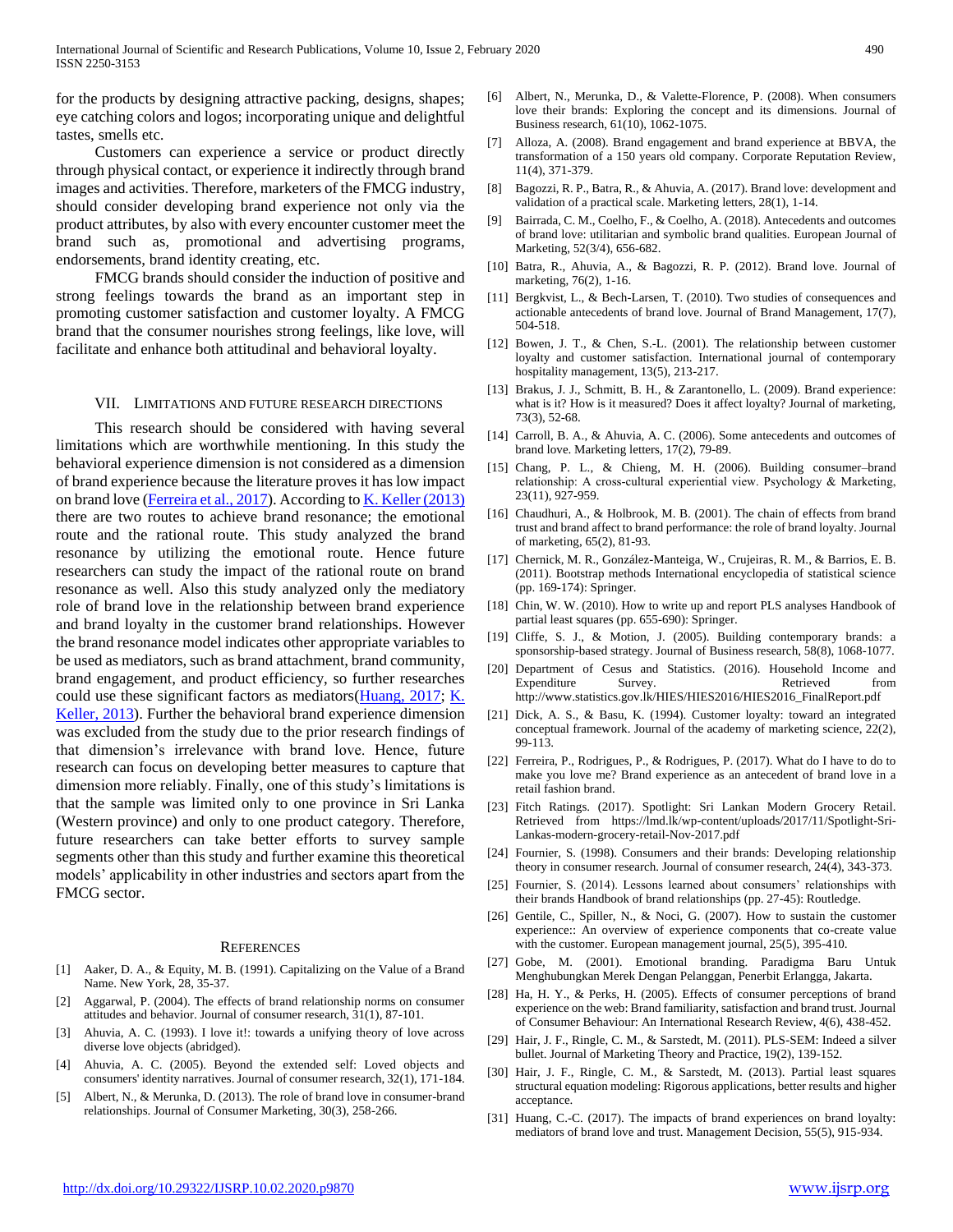- [32] Huber, F., Meyer, F., & Schmid, D. A. (2015). Brand love in progress–the interdependence of brand love antecedents in consideration of relationship duration. Journal of Product & Brand Management, 24(6), 567-579.
- [33] Jacoby, J., & Chestnut, R. W. (1978). Brand loyalty: Measurement and management: John Wiley & Sons Incorporated.
- [34] Japutra, A., Ekinci, Y., & Simkin, L. (2014). Exploring brand attachment, its determinants and outcomes. Journal of strategic Marketing, 22(7), 616-630.
- [35] Keller, K. (2013). Strategic brand management: Global edition: Pearson Higher Ed.
- [36] Keller, K. L. (2001). Building customer-based brand equity: A blueprint for creating strong brands: Marketing Science Institute Cambridge, MA.
- [37] Keller, K. L., Parameswaran, M., & Jacob, I. (2011). Strategic brand management: Building, measuring, and managing brand equity: Pearson Education India.
- [38] Klaus, P., & Maklan, S. (2007). The role of brands in a service-dominated world. Journal of Brand Management, 15(2), 115-122.
- [39] Langner, T., Schmidt, J., & Fischer, A. (2015). Is it really love? A comparative investigation of the emotional nature of brand and interpersonal love. Psychology & Marketing, 32(6), 624-634.
- [40] Lau, G. T., & Lee, S. H. (1999). Consumers' trust in a brand and the link to brand loyalty. Journal of Market-Focused Management, 4(4), 341-370.
- [41] Maxian, W., Bradley, S. D., Wise, W., & Toulouse, E. N. (2013). Brand love is in the heart: Physiological responding to advertised brands. Psychology & Marketing, 30(6), 469-478.
- [42] Oliver, R. L. (1999). Whence consumer loyalty? the Journal of Marketing, 33-44.
- [43] Onwuegbuzie, A. J., & Collins, K. M. (2007). A typology of mixed methods sampling designs in social science research. The qualitative report, 12(2), 281-316.
- [44] Preacher, K. J., & Hayes, A. F. (2008). Assessing mediation in communication research. The Sage sourcebook of advanced data analysis methods for communication research, 13-54.
- [45] Roy, P., Khandeparkar, K., & Motiani, M. (2016). A lovable personality: The effect of brand personality on brand love. Journal of Brand Management, 23(5), 97-113.
- [46] Roy, S. K., Eshghi, A., & Sarkar, A. (2013). Antecedents and consequences of brand love. Journal of Brand Management, 20(4), 325-332.
- [47] Russell-Bennett, R., McColl-Kennedy, J. R., & Coote, L. V. (2007). Involvement, satisfaction, and brand loyalty in a small business services setting. Journal of Business research, 60(12), 1253-1260.
- [48] Sahin, A., Zehir, C., & Kitapçı, H. (2011). The effects of brand experiences, trust and satisfaction on building brand loyalty; an empirical research on global brands. Procedia-Social and Behavioral Sciences, 24, 1288-1301.
- [49] Sarkar, A. (2011). Romancing with a brand: a conceptual analysis of romantic consumer-brand relationship. Management & Marketing, 6(1), 79.
- [50] Sarkar, A. (2014). Brand love in emerging market: a qualitative investigation. Qualitative market research: an international journal, 17(4), 481-494.
- [51] Schmitt, B. (1999). Experiential marketing. Journal of marketing management, 15(1-3), 53-67.
- [52] Shrout, P. E., & Bolger, N. (2002). Mediation in experimental and nonexperimental studies: new procedures and recommendations. Psychological methods, 7(4), 422.
- [53] Vernuccio, M., Pagani, M., Barbarossa, C., & Pastore, A. (2015). Antecedents of brand love in online network-based communities. A social identity perspective. Journal of Product & Brand Management, 24(7), 706- 719.

#### **AUTHORS**

**First Author** – Mrs. W.M.S.P Wijekoon, UvaWellassa University of Sri Lanka, Passara road, Badulla. +94769020929, sayuriwijekoon24@gmail.com **Second Author** – Prof. Imali Fernando, UvaWellassa University of Sri Lanka, Passara road, Badulla, imalif@uwu.ac.lk

# **Appendix I**

### **Table A: Demographic Profile of the Respondents (n=300)**

| Variable            | Group                 | Frequency | Percentage (%) |
|---------------------|-----------------------|-----------|----------------|
| Gender              | Male                  | 116       | 38.7           |
|                     | Female                | 184       | 61.3           |
| Age (Years)         | $16-20$               | 19        | 6.3            |
|                     | $21 - 30$             | 60        | 20.0           |
|                     | $31 - 40$             | 105       | 35.0           |
|                     | $41 - 50$             | 76        | 25.3           |
|                     | 51-60                 | 31        | 10.3           |
|                     | over 60               | 9         | 3.0            |
| Education           | Secondary             | 19        | 6.3            |
|                     | Undergraduate         | 48        | 16.0           |
|                     | Graduate              | 185       | 61.7           |
|                     | Post graduate & above | 48        | 16.0           |
| Occupation          | Student /non employee | 33        | 11.0           |
|                     | Public employee       | 47        | 15.7           |
|                     | Private employee      | 156       | 52.0           |
|                     | Self Employee         | 64        | 21.3           |
| Monthly income (Rs) | Rs.20 000-Rs.39 999   | 31        | 10.3           |
|                     | Rs.40 000-Rs.59 999   | 77        | 25.7           |
|                     | Rs.60 000-Rs.79 999   | 126       | 42.0           |
|                     | Above Rs.80 000       | 66        | 22.0           |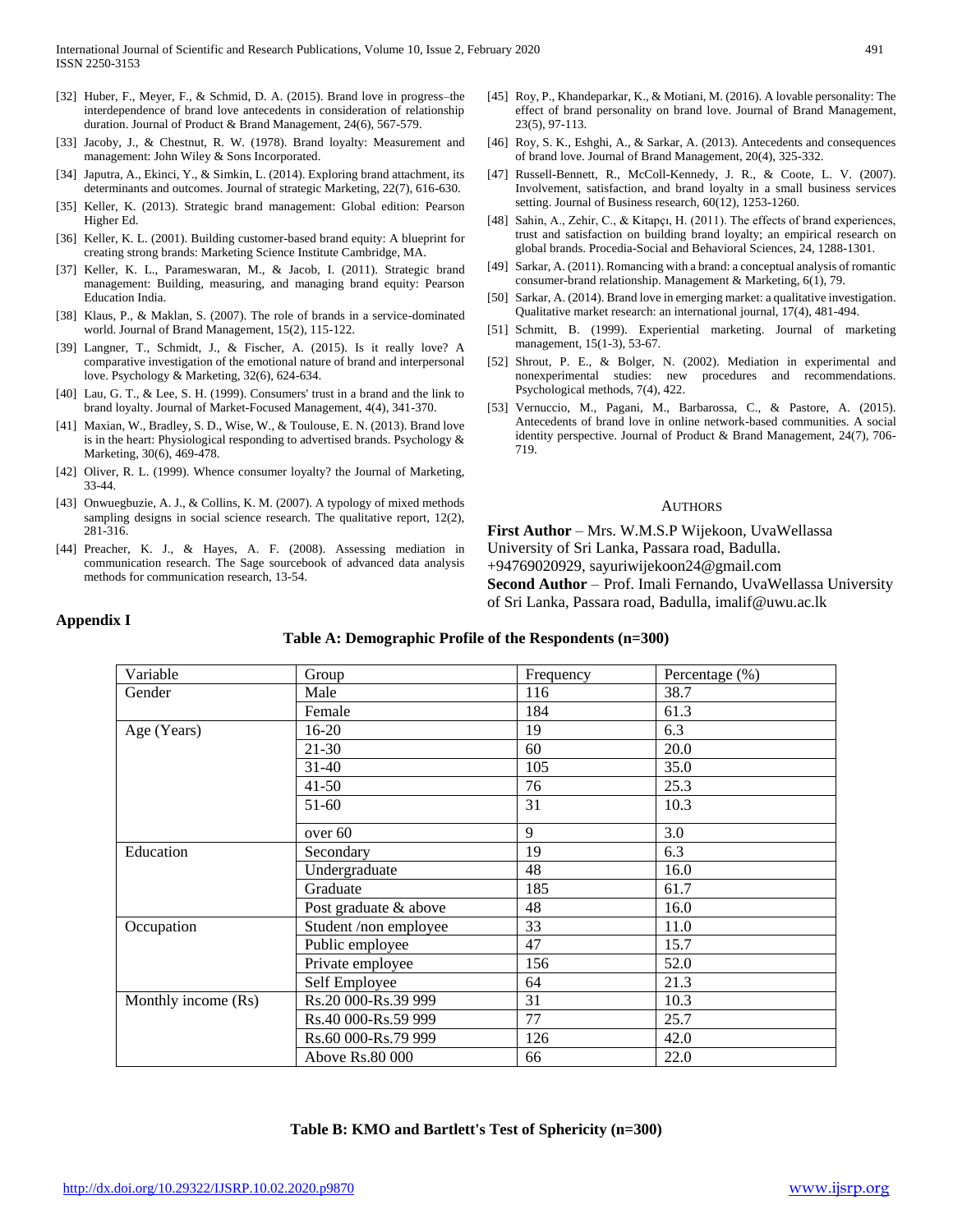| Kaiser-Meyer-Olkin Measure of Sampling Adequacy. |                    | 0.942    |
|--------------------------------------------------|--------------------|----------|
|                                                  | Approx. Chi-Square | 6748.557 |
| Bartlett's Test of Sphericity                    | df                 | 496      |
|                                                  | Si <sub>2</sub>    | .000     |

# **Table C: Measurement Model Estimation: Reliability and Convergent Validity**

| <b>Variable/Item</b>                      | <b>Standardized</b> | <b>T-Statistics</b> | Composite                   | <b>AVE</b> |
|-------------------------------------------|---------------------|---------------------|-----------------------------|------------|
|                                           | <b>Loadings</b>     |                     | <b>Reliability</b><br>0.886 |            |
| <b>Sensory experience</b>                 |                     |                     |                             | 0.796      |
| BE1-The taste/smell/sight/touch/sound     |                     |                     |                             |            |
| of this brand makes a strong impression   | 0.877               | 57.881 ***          |                             |            |
| on my senses                              |                     |                     |                             |            |
| BE3- This brand appeals to my senses      | 0.907               | 75.108***           |                             |            |
| <b>Affective Experience</b>               |                     |                     | 0.932                       | 0.872      |
| BE5- I have strong emotions for this      | 0.932               | 77.094***           |                             |            |
| brand                                     |                     |                     |                             |            |
| BE6- This brand is an emotional brand     | 0.936               | 87.145***           |                             |            |
| <b>Intellectual Experience</b>            |                     |                     | 0.902                       | 0.821      |
| BE7-I engage in a lot of thinking when    | 0.898               | 60.634***           |                             |            |
| I encounter this brand                    |                     |                     |                             |            |
| BE8- This brand makes me think            | 0.898               | 75.402***           |                             |            |
| <b>Brand Love</b>                         |                     |                     | 0.931                       | 0.576      |
| BLO2-This brand does the exact thing I    |                     |                     |                             |            |
| want to get done by this product          | 0.640               | 24.569***           |                             |            |
| BLO3-This brand contributes in doing      |                     |                     |                             |            |
| something important and meaningful in     | 0.796               | 35.083***           |                             |            |
| my life                                   |                     |                     |                             |            |
| BLO4- I frequently find myself            |                     |                     |                             |            |
| thinking about this brand                 | 0.760               | 32.648***           |                             |            |
| BLO5- I am willing to spend lot of        |                     |                     |                             |            |
| money in buying complementary             | 0.720               | 21.248***           |                             |            |
| products for this brand                   |                     |                     |                             |            |
| BLO6- I feel myself desiring this brand   | 0.8129              | 33.732***           |                             |            |
| BLO7- I have interacted with this brand   |                     |                     |                             |            |
| in the past                               | 0.762               | 27.903***           |                             |            |
| BLO8- I feel there is a natural "fit"     |                     |                     |                             |            |
| between me and this brand                 | 0.805               | 42.313***           |                             |            |
| BLO9- I am emotionally connected          |                     |                     |                             |            |
| with this brand                           | 0.805               | 35.692***           |                             |            |
| BLO12- I will feel sad if this brand goes |                     |                     |                             |            |
| out of existence in the market            | 0.734               | 28.475***           |                             |            |
| BLO13- My overall feelings and            |                     |                     |                             |            |
|                                           | 0.640               | 16.707***           |                             |            |
| evaluations of this brand is positive     |                     |                     |                             |            |
| <b>Behavioral Loyalty</b>                 |                     |                     | 0.890                       | 0.669      |
| BLY1- I will buy this brand the next      | 0.844               | 40.915***           |                             |            |
| time I shop for this product              |                     |                     |                             |            |
| BLY2-I intend to keep purchasing this     | 0.872               | 64.880***           |                             |            |
| brand                                     |                     |                     |                             |            |
| BLY3- If another brand is having a        |                     |                     |                             |            |
| discount, I will not generally buy that   | 0.798               | 33.353***           |                             |            |
| brand instead of this brand               |                     |                     |                             |            |
| BLY5- If this brand is not available in   |                     |                     |                             |            |
| the store when I need it, I will buy it   | 0.753               | 22.533***           |                             |            |
| another time                              |                     |                     |                             |            |
| <b>Attitudinal Loyalty</b>                |                     |                     | 0.924                       | 0.710      |
| BLY6- I am committed to this brand        | 0.807               | 32.482***           |                             |            |